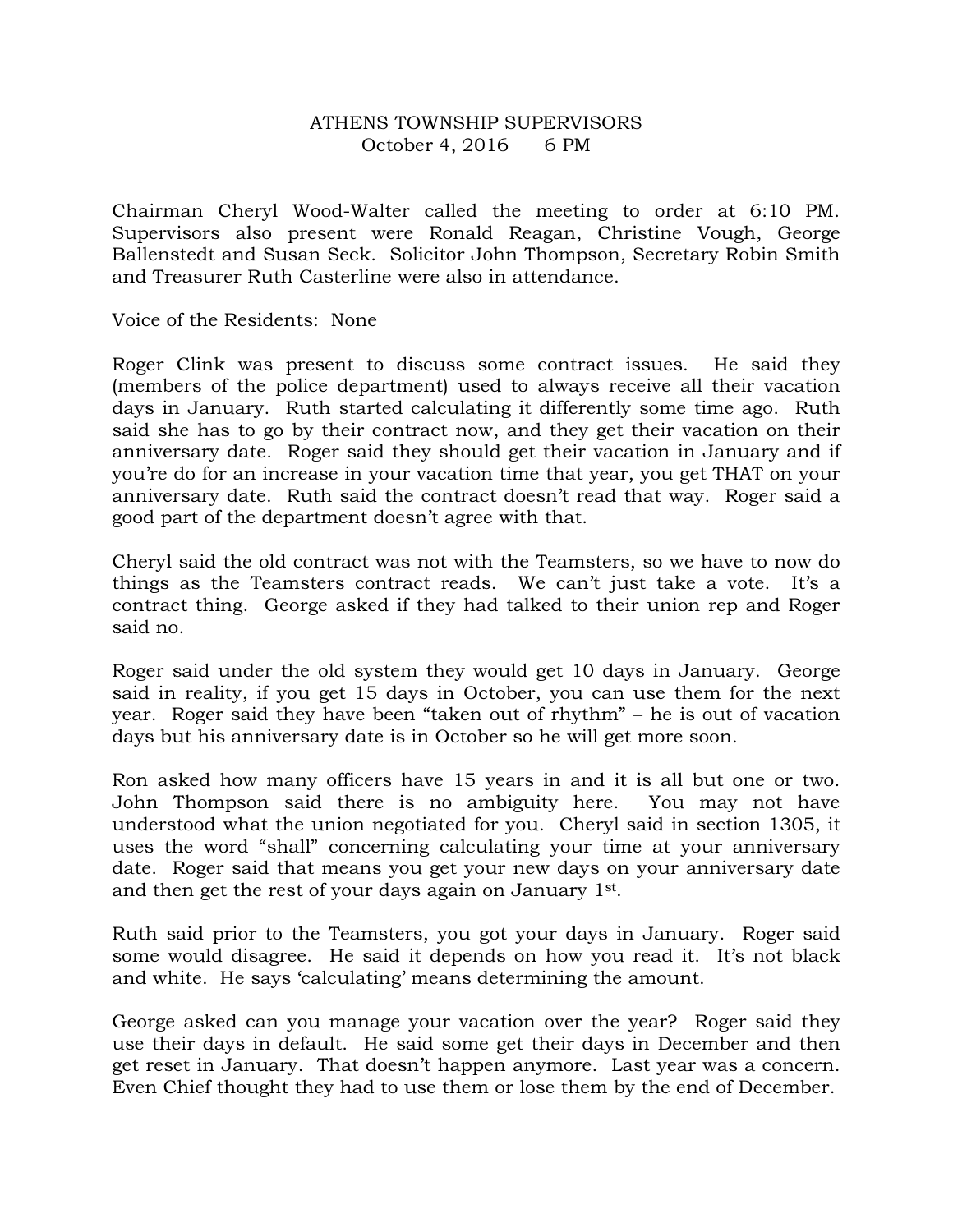Page Two Athens Township Supervisors October 4, 2016

Ruth told Roger he has 19 days carried over. Roger said those are for emergencies. George said it's still time you can take as you want. Ron asked what happens now after December and Roger said they still use their days in default.

Roger says they see it one way and we see it another way. He said he agrees that Ruthie has a defense the way it's written. It's a matter of perspective.

Roger said they also have concerns about the pay holdover. He told the Board that they may or may not know that the police department is not happy about it and wants to know if there's anything we can do about it. Ruth explained that if we have direct deposit, the bank needs to have the calculated payroll 2 days prior to deposit. Ruth also needs time to calculate it, which takes her 1-2 days. Roger asked why the employees have to sacrifice a week's pay. Robin explained that they aren't "sacrificing" a week's pay, and explained what is truly happening with this deferred week. Roger said he would appreciate it if the Board considered their requests.

Bruce Benish was present to discuss the Gerald J./Julie A. Stack waiver request to allow the septic system that services the lot they are subdividing on Ridge Road to be located on the neighboring lot. On motion of Ron, second by George, it was unanimous to grant the waiver contingent upon the recorded deed with the easement being included in the file. Christine also voted in favor. Susan and Cheryl abstained as they were absent from the September 28<sup>th</sup> meeting.

Susan said Jeanne from Paychex contacted her to say we have no contract with them and can drop our service agreement any time. She will send that in writing. John Thompson will follow up with a letter from the Board.

Our direct deposit will now be done through Citizens and Northern Bank at no cost to the township IF we open a Municipal Gold Checking account and keep a minimum \$50,000 balance in the account. We will be closing our Municipal Money Market account and depositing those funds into the Gold account. On motion of George, second by Christine, it was unanimous to complete these transactions.

On motion of Ron, second by Susan, it was unanimous to reject the bids received on September 28, 2016 for antiskid and rebid it for our October 26th meeting, stating that the material does NOT have to be PennDOT approved. Cheryl was not present for the vote.